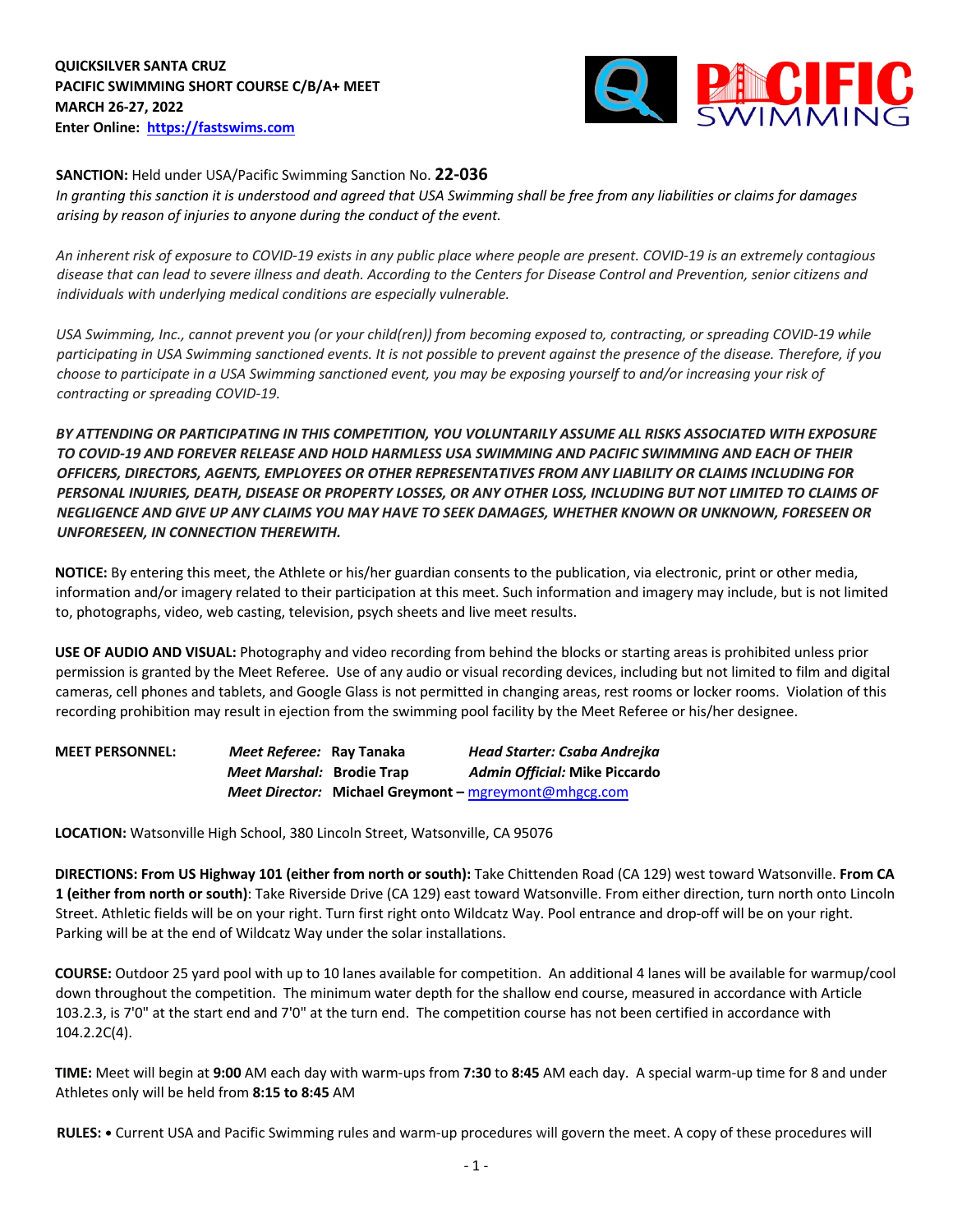be posted at the Clerk-of-Course.

 • The local facilities guidelines, restrictions and interpretation of the local public health guidelines shall be followed at this meet.

 • All applicable adults participating in or associated with this meet, acknowledge that they are subject to the provisions of the USA Swimming Minor Athlete Abuse Prevention Policy ("MAAPP"), and that they understand that compliance with the MAAPP policy is a condition of participation in the conduct of this competition.

- All events are timed finals.
- All events will swim fast to slow.
- Athletes may compete in **a MAXIMUM of 4** events per day.
- All Athletes ages 12 and under should complete competition within four (4) hours.

• Entries will be accepted until the number of splashes exceeds the estimated timeline, per the "Four-Hour Rule," based on the Athletes age and gender.

- Meet shall be capped at 500 Athletes.
- **•** If local conditions warrant it the Meet Referee, with the concurrence of the Meet Director, may require a mandatory scratch down. Immediate cash refunds will be made for any mandatory scratches.
- **All Coaches and Officials must wear their USA Swimming membership cards in a visible manner.**

**ATTENTION HIGH SCHOOL ATHLETES:** High school athletes in season need to be Unattached from this meet. It is the athlete's responsibility to be Unattached from this meet. Athletes can un-attach at the meet if necessary. This does not apply to athletes swimming under the rules of the Nevada Interscholastic Activities Association (NIAA).

**UNACCOMPANIED ATHLETES:** Any USA Swimming Athlete-Member competing at the meet must be accompanied by a USA Swimming Member-Coach for the purposes of Athlete supervision during warm-up, competition and warm-down. If a Coach-Member of the Athlete's USA Swimming Club does not attend the meet to serve in said supervisory capacity, it is the responsibility of the Athlete or the Athlete's legal guardian to arrange for supervision by a USA Swimming Member-Coach. The Meet Director or Meet Referee may assist the Athlete in making arrangements for such supervision; however, it is recommended that such arrangements be made in advance of the meet by the Athlete's USA Swimming Club Member-Coach.

**RACING STARTS:** Athletes must be certified by a USA Swimming member-coach as being proficient in performing a racing start or must start the race in the water. It is the responsibility of the Athlete or the Athlete's legal guardian to ensure compliance with this requirement.

**RESTRICTIONS:** • Smoking and the use of other tobacco products is prohibited on the pool deck, in the locker rooms, in spectator seating, on standing areas and in all areas used by Athletes, during the meet and during warm-up periods.

- Sale and use of alcoholic beverages is prohibited in all areas of the meet venue.
- No glass containers are allowed in the meet venue.
- No propane heater is permitted except for food trucks/meet operations.
- All shelters must be properly secured. For shelters on turf, no plastic or metal stakes allowed.
- Deck Changes are prohibited.

• Destructive devices, to include but not limited to, explosive devices and equipment, firearms (open or concealed), blades, knives, mace, stun guns and blunt objects are strictly prohibited in the swimming facility and its surrounding areas. If observed, the Meet Referee or his/her designee may ask that these devices be stored safely away from the public or removed from the facility. Noncompliance may result in the reporting to law enforcement authorities and ejection from the facility. Law enforcement officers (LEO) are exempt per applicable laws.

• Operation of a drone, or any other flying apparatus, is prohibited over the venue (pools, Athlete/Coach areas, Spectator areas and open ceiling locker rooms) any time Athletes, Coaches, Officials and/or Spectators are present.

**ELIGIBILITY:** • Athletes must be current members of USA Swimming and enter their name and registration number on the meet entry card as they are shown on their Registration Card. If this is not done, it may be difficult to match the Athlete with the registration and times database. The meet host will check all Athlete registrations against the SWIMS database and if not found to be registered, the Meet Director shall accept the registration at the meet (a \$10 surcharge will be added to the regular registration fee). Duplicate registrations will be refunded by mail.

• Athletes in the "A" Division must have met at least USA Swimming Motivational "A" minimum time standard. Athletes in the "B" Division must have met at least the listed "B" minimum time standard. All entry times slower than the listed "B" time standard will be in the "C" Division.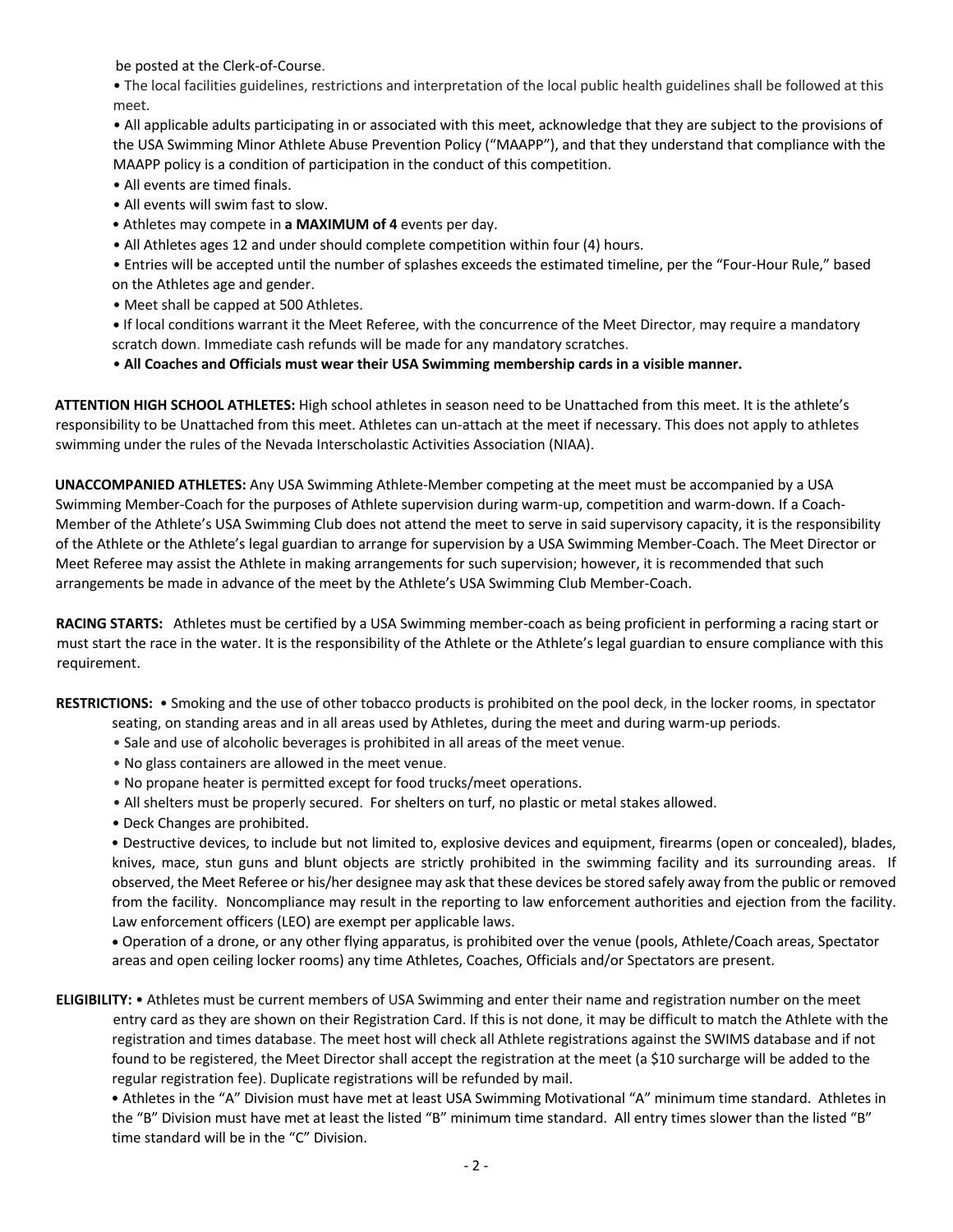- Entries with **"NO TIME" will be ACCEPTED.**
- Entry times submitted for this meet may be checked against a computer database and may be changed in accordance with Pacific Swimming Entry Time Verification Procedures.
- Athletes with a disability are welcome to attend this meet and should contact the Meet Director or Meet Referee regarding any special accommodations on entry times and seeding per Pacific Swimming policy.
- Athletes 19 years of age and over may compete in the meet for time only, no awards.
- The Athlete's age will be the age of the Athlete on the first day of the meet.

**ENTRY PRIORITY:** Zone 1 South athletes shall have a one-week (7 days) priority upon opening of the meet.

**ENTRY FEES:** \$4.50 per event plus an \$8.00 participation fee per athlete. Entries will be rejected if payment is not sent at time of request. No refunds will be made, except mandatory scratch downs.

**ONLINE ENTRIES:** To enter online go to **www.fastswims.com** to receive an immediate entry confirmation. This method requires payment by credit card. FastSwims charges a processing fee for this service, 6.5% of the total Entry Fees plus \$0.75 per transaction, regardless of number of Athletes. Please note that the processing fee is a separate fee from the Entry Fees. If you do not wish to pay the processing fee, enter the meet using a mail entry. Entering online is a convenience, is completely voluntary, and is in no way required or expected of an Athlete by Pacific Swimming. Online entries will be accepted through **Wednesday, March 16, 2022**.

**MAILED ENTRIES**: Entries must be on the attached consolidated entry form. Forms must be filled out completely and printed clearly with Athlete's best time. Entries must be postmarked by midnight, **Monday March 14, 2022**. No late entries will be accepted. Requests for confirmation of receipt of entries should include a self-addressed envelope.

## **Make check payable to**: **QuickSilver Santa Cruz Mail entries to**: **Michael Greymont 409 Tenant Ave STE 423 Morgan Hill, CA 95037**

**CHECK-IN:** The meet will be deck seeded. Athletes must check-in at the Clerk-of-Course. No event shall be closed more than 30 minutes before the scheduled start of the session. Close of check-in for remaining events shall be no more than 60 minutes before the estimated time of the start of the first heat of the event. Athletes who do not check in will not be seeded in the event.

**SCRATCHES:** Any Athletes not reporting for or competing in an individual timed final event that they have checked in for/entered shall not be penalized.

**AWARDS** Ribbons will be awarded to the 1st – 8th place for each event in age groups (10-U, 11-12, 13 and Over). No awards given for athletes 19 years of age and older. Note: Awards will be separated and handed to clubs AFTER the completion of the meet

**ADMISSION:** Free. Psych Sheet will be available for download (PDF file)

**SNACK BAR & HOSPITALITY:** A small snack bar may be available throughout the competition. Coaches and working deck officials will be provided lunch.

**MISCELLANEOUS:** No overnight parking is allowed. Facilities will not be provided after meet hours. All participating clubs are expected to provide lane timers based upon the number of athletes registered to swim each day. Club timing lanes will be assigned and coaches will be notified of assignments during the week prior to the meet.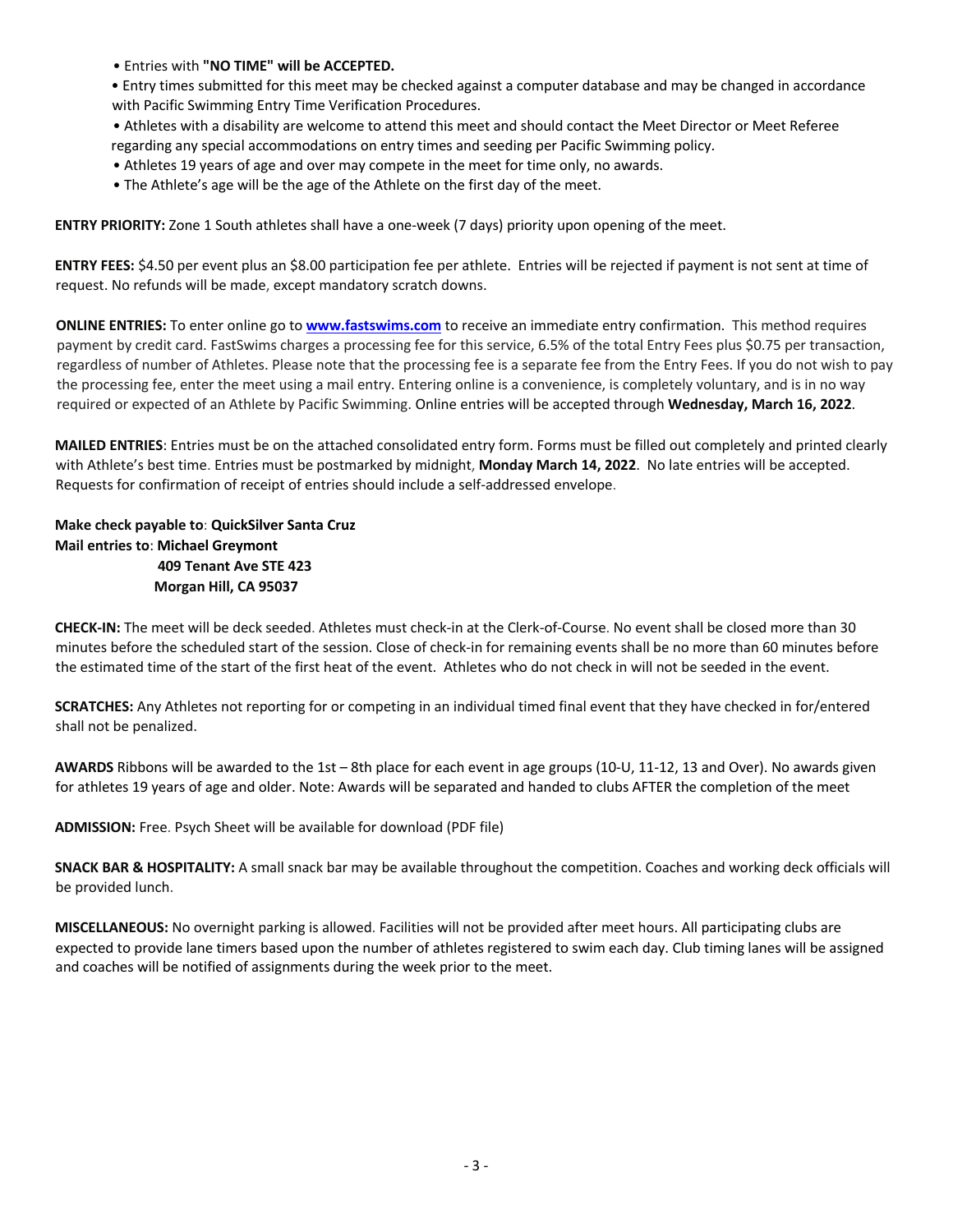## **EVENT SUMMARY**

|                    | <b>SATURDAY</b>    |         | <b>SUNDAY</b>      |              |              |  |  |
|--------------------|--------------------|---------|--------------------|--------------|--------------|--|--|
| <b>10 &amp; UN</b> | $11 - 12$<br>13-18 |         | <b>10 &amp; UN</b> | $11 - 12$    | $13 - 18$    |  |  |
| 100 FR             | 100 FR             | 100 FR  | 200 FR             | 200 FR       | 200 FR       |  |  |
| 50 BK              | 200 BK             | 200 BK  | <b>50 BR</b>       | 200 BR       | 200 BR       |  |  |
| 100 BR             | 100 BR             | 100 BR  | 100 FL             | 100 FL       | 100 FL       |  |  |
| 50 FL              | 200 FL             | 200 FL  | <b>50 FR</b>       | <b>50 FR</b> | <b>50 FR</b> |  |  |
| 200 IM             | 200 IM             | 200 IM  | 100 BK             | 100 BK       | 100 BK       |  |  |
|                    | 400 IM*            | 400 IM* |                    | 500 FR*      | 500 FR*      |  |  |

## **ORDER OF EVENTS**

*For distance events (400 IM, 500 free) - athletes need to provide their own timer. For the 500 free, athletes need to provide their own lap counter.*

|                         | Saturday, March 26th |                |               | Sunday, March 27th |               |
|-------------------------|----------------------|----------------|---------------|--------------------|---------------|
| <b>EVENT#</b>           | <b>EVENT</b>         | <b>EVENT#</b>  | <b>EVENT#</b> | <b>EVENT</b>       | <b>EVENT#</b> |
| 1                       | 13-18 100 Free       | $\overline{2}$ | 33            | 13-18 200 Free     | 34            |
| 3                       | 11-12 100 Free       | 4              | 35            | 11-12 200 Free     | 36            |
| 5                       | 10-UN 100 Free       | 6              | 37            | 10-UN 200 Free     | 38            |
| $\overline{\mathbf{z}}$ | 13-18 200 Back       | 8              | 39            | 13-18 200 Breast   | 40            |
| 9                       | 11-12 200 Back       | 10             | 41            | 11-12 200 Breast   | 42            |
| 11                      | 10-UN 50 Back        | 12             | 43            | 10-UN 50 Breast    | 44            |
| 13                      | 13-18 100 Breast     | 14             | 45            | 13-18 100 Fly      | 46            |
| 15                      | 11-12 100 Breast     | 16             | 47            | 11-12 100 Fly      | 48            |
| 17                      | 10-UN 100 Breast     | 18             | 49            | 10-UN 100 Fly      | 50            |
| 19                      | 13-18 200 Fly        | 20             | 51            | 13-18 50 Free      | 52            |
| 21                      | 11-12 200 Fly        | 22             | 53            | 11-12 50 Free      | 54            |
| 23                      | 10-UN 50 Fly         | 24             | 55            | 10-UN 50 Free      | 56            |
| 25                      | 13-18 200 I.M.       | 26             | 57            | 13-18 100 Back     | 58            |
| 27                      | 11-12 200 I.M.       | 28             | 59            | 11-12 100 Back     | 60            |
| 29                      | 10-UN 200 I.M.       | 30             | 61            | 10-UN 100 Back     | 62            |
| 31                      | 11-18 400 I.M.*      | 32             | 63            | 11-18 500 Free*    | 64            |

| Saturday, March 26th |                  |                |                                                                                                                                                   | Sunday, March 27th                                                                                                                                                                                                                                                                        |  |  |  |
|----------------------|------------------|----------------|---------------------------------------------------------------------------------------------------------------------------------------------------|-------------------------------------------------------------------------------------------------------------------------------------------------------------------------------------------------------------------------------------------------------------------------------------------|--|--|--|
| NT#                  | <b>EVENT</b>     | <b>EVENT#</b>  | <b>EVENT#</b>                                                                                                                                     | <b>EVENT</b><br>13-18 200 Free<br>11-12 200 Free<br>10-UN 200 Free<br>13-18 200 Breast<br>11-12 200 Breast<br>10-UN 50 Breast<br>13-18 100 Fly<br>11-12 100 Fly<br>10-UN 100 Fly<br>13-18 50 Free<br>11-12 50 Free<br>10-UN 50 Free<br>13-18 100 Back<br>11-12 100 Back<br>10-UN 100 Back |  |  |  |
| 1                    | 13-18 100 Free   | $\overline{2}$ | 33                                                                                                                                                |                                                                                                                                                                                                                                                                                           |  |  |  |
|                      | 11-12 100 Free   | 4              | 35                                                                                                                                                |                                                                                                                                                                                                                                                                                           |  |  |  |
|                      | 10-UN 100 Free   | 6              | 37<br>39<br>8<br>10<br>41<br>12<br>43<br>45<br>14<br>16<br>47<br>18<br>49<br>20<br>51<br>22<br>53<br>24<br>55<br>26<br>57<br>28<br>59<br>30<br>61 |                                                                                                                                                                                                                                                                                           |  |  |  |
|                      | 13-18 200 Back   |                |                                                                                                                                                   |                                                                                                                                                                                                                                                                                           |  |  |  |
|                      | 11-12 200 Back   |                |                                                                                                                                                   |                                                                                                                                                                                                                                                                                           |  |  |  |
|                      | 10-UN 50 Back    |                |                                                                                                                                                   |                                                                                                                                                                                                                                                                                           |  |  |  |
|                      | 13-18 100 Breast |                |                                                                                                                                                   |                                                                                                                                                                                                                                                                                           |  |  |  |
|                      | 11-12 100 Breast |                |                                                                                                                                                   |                                                                                                                                                                                                                                                                                           |  |  |  |
|                      | 10-UN 100 Breast |                |                                                                                                                                                   |                                                                                                                                                                                                                                                                                           |  |  |  |
|                      | 13-18 200 Fly    |                |                                                                                                                                                   |                                                                                                                                                                                                                                                                                           |  |  |  |
|                      | 11-12 200 Fly    |                |                                                                                                                                                   |                                                                                                                                                                                                                                                                                           |  |  |  |
| 23                   | 10-UN 50 Fly     |                |                                                                                                                                                   |                                                                                                                                                                                                                                                                                           |  |  |  |
| 25                   | 13-18 200 I.M.   |                |                                                                                                                                                   |                                                                                                                                                                                                                                                                                           |  |  |  |
|                      | 11-12 200 I.M.   |                |                                                                                                                                                   |                                                                                                                                                                                                                                                                                           |  |  |  |
|                      | 10-UN 200 I.M.   |                |                                                                                                                                                   |                                                                                                                                                                                                                                                                                           |  |  |  |
| 31                   | 11-18 400 I.M.*  | 32             | 63<br>11-18 500 Free*                                                                                                                             |                                                                                                                                                                                                                                                                                           |  |  |  |

Use the following URL to find the time standards: http://www.pacswim.org/swim-meet-times/standards